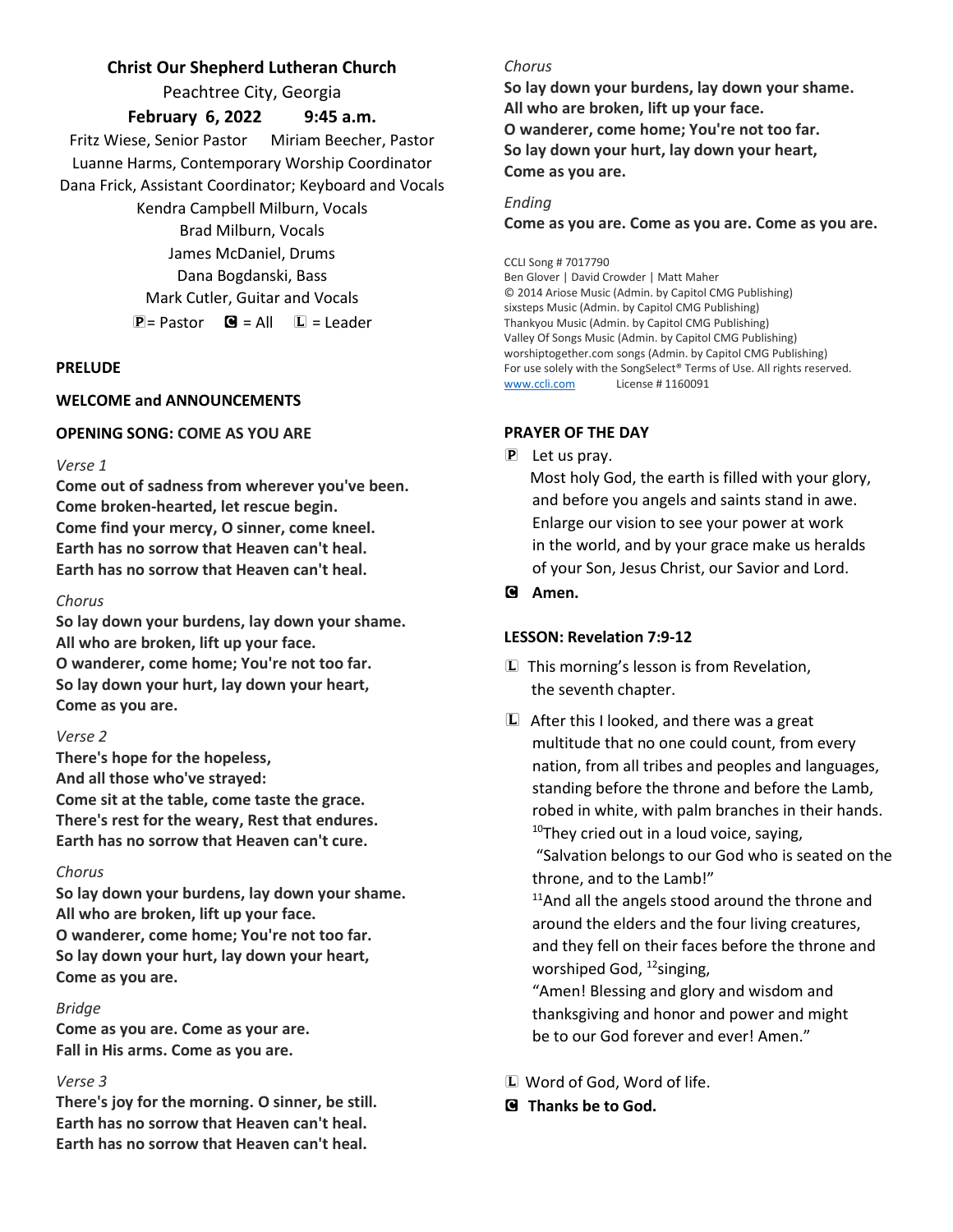#### **GOSPEL: Matthew 8:2-12**

**P** The Gospel according to Matthew, the 8<sup>th</sup> chapter.

# C **Glory to you, O Lord.**

- P When [Jesus] entered Capernaum, a centurion came to him, appealing to him 6and saying, "Lord, my servant is lying at home paralyzed, in terrible distress." <sup>7</sup>And he said to him, "I will come and cure him." <sup>8</sup>The centurion answered, "Lord, I am not worthy to have you come under my roof; but only speak the word, and my servant will be healed. 9 For I also am a man under authority, with soldiers under me; and I say to one, 'Go,' and he goes, and to another, 'Come,' and he comes, and to my slave, 'Do this,' and the slave does it."  $10$ When Jesus heard him, he was amazed and said to those who followed him, "Truly I tell you, in no one in Israel have I found such faith. <sup>11</sup>I tell you, many will come from east and west and will eat with Abraham and Isaac and Jacob in the kingdom of heaven,  $12$  while the heirs of the kingdom will be thrown into the outer darkness, where there will be weeping and gnashing of teeth."
- P The Gospel of the Lord.
- C **Praise to you, O Christ.**

**SERMON Pastor Fritz** 

# **SONG OF THE DAY: THE RECONCILIATION SONG**

*Verse 1*

**Oh, let us be the generation Of reconciliation and peace, And let us be a holy nation Where pride and prejudice shall cease. Let us speak the truth in love To the lost and least of these. Let us serve the Lord in unity So others will believe. Let us be the generation Of reconciliation and peace.**

#### *Verse 2*

**Oh, let us be the generation Of reconciliation and peace, And let us build on one foundation 'Til He comes and the wars of men shall cease. Let us share the love of Jesus Without hypocrisy. Let mercy and forgiveness Begin with you and me. Let us be the generation Of reconciliation and peace.**

# *Bridge*

**Have we not one Father? Have we not one faith? Have we not one calling To become one holy race? Oh, let us be the generation Of reconciliation and peace.**

### *Verse 3*

**And let us pray for restoration, And seek the Lord together On our knees. Let us keep our hearts from evil And cling to what is good. Let us honor one another And love the brotherhood. Let us be the generation Of reconciliation and peace. Let us be the generation Of reconciliation and peace.**

#### CCLI Song # 1680497

Buddy Owens | Claire Cloninger | Morris Chapman © 1995 Universal Music - Brentwood Benson Publishing (Admin. by Brentwood-Benson Music Publishing, Inc.) Juniper Landing Music (Admin. by CURB | Word Music Publishing) Curb Word Music (Admin. by WC Music Corp.) For use solely with the SongSelect® Terms of Use. All rights reserved. www.ccli.com CCLI License # 1160091

# **OUR PROFESSION OF FAITH: The Apostles' Creed**

I believe in God, the Father almighty, creator of heaven and earth.

- I believe in Jesus Christ, God's only Son, our Lord, who was conceived by the Holy Spirit, born of the virgin Mary, suffered under Pontius Pilate, was crucified, died, and was buried; he descended to the dead.
- On the third day he rose again; he ascended into heaven, he is seated at the right hand of the Father, and he will come to judge the living and the dead.

I believe in the Holy Spirit, the holy catholic church, the communion of saints, the forgiveness of sins, the resurrection of the body, and the life everlasting. Amen.

#### **PRAYERS OF THE CHURCH**

When the petition concludes "God of grace," please respond, **"hear our prayer."** When the prayers conclude, please respond, "**Amen.**"

# **INVITATION TO OFFERING:**

Link to give:<https://coslutheran.org/give/>

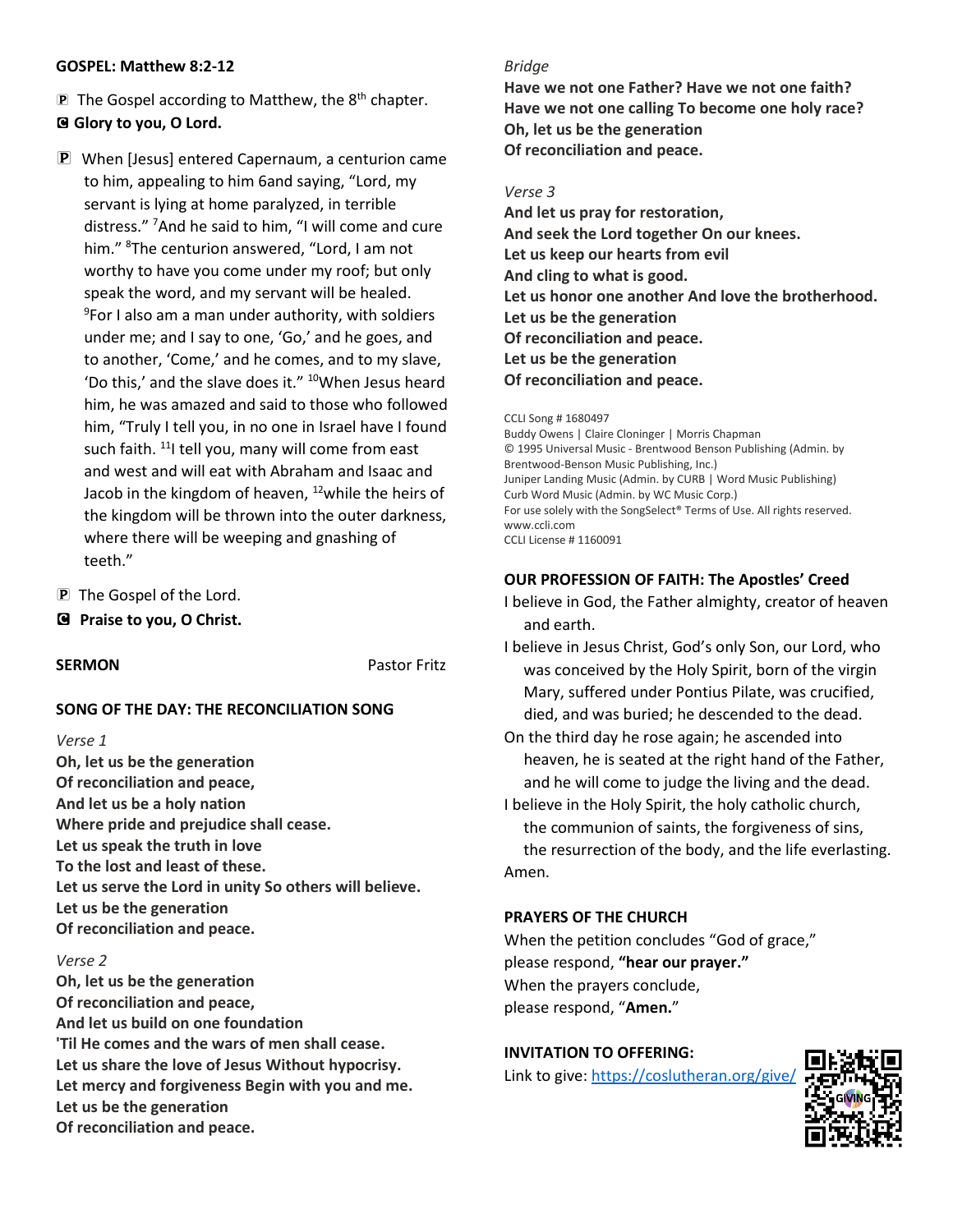#### **THE GREAT THANKSGIVING**

- P The Lord be with you.
- C **And also with you.**
- P Lift up your hearts.
- C **We lift them to the Lord.**
- **P** Let us give thanks to the Lord our God.
- C **It is right to give our thanks and praise.**
- P It is indeed right, our duty and our joy that we should at all times and in all places give thanks and praise to you, almighty and merciful God, through our Savior Jesus Christ; By the leading of a star he was shown forth to all nations; in the waters of the Jordan you proclaimed him your beloved Son; and in the miracle of water turned to wine he revealed your glory. And so, with all the choirs of angels, with the church on earth and the hosts of heaven, we praise your name.

#### **WORDS OF INSTITUTION**

- **P** In the night in which he was betrayed, our Lord Jesus took bread, and gave thanks; broke it, and gave it to his disciples, saying: Take and eat; this is my body, given for you. Do this for the remembrance of me.
- Again, after supper, he took the cup, gave thanks, and gave it for all to drink, saying: This cup is the new covenant in my blood, shed for you and for all people for the forgiveness of sin. Do this for the remembrance of me.

#### **THE LORD'S PRAYER**

C Our Father in heaven, hallowed be your name; your kingdom come, your will be done, on earth as in heaven. Give us today our daily bread; forgive  **us our sins, as we forgive those who sin against us; Save us from the time of trial and deliver us from evil. For the kingdom, the power, and the glory are yours, now and forever. Amen.** 

#### **SHARING COMMUNION**

*As you see the pastors and worship team commune, please join them and the whole Church by communing each other/yourself with these ancient words of promise:* 

**"The body of Christ for you" and "The blood of Christ for you."** 

#### **PRAYER AFTER COMMUNION**

P **We thank you, wondrous God, for Jesus, God with us, in these gifts of bread and wine. As we have shared this feast of love, strengthen us to share your love with all the world. In Jesus' name we pray. Amen.**

### **BENEDICTION**

- L **Go with Christ into a weary world. Share the good news. Invite all to join in connecting to Jesus' pathway of joy and life.**
- C **Amen.**

#### **SENDING SONG: WHEN THE STARS BURN DOWN**

#### *Verse 1*

**When the stars burn down and the earth wears out And we stand before the throne, With the witnesses who have gone before, We will rise and all applaud.**

#### *Chorus*

**Singing blessing and honor and glory and power Forever to our God, Singing blessing and honor and glory and power Forever to our God.**

#### *Verse 2*

**When the hands of time wind fully down And the earth is rolled up like a scroll, The trumpets will call and the world will fall To its knees as we all go home.**

#### *Chorus*

**Singing blessing and honor and glory and power Forever to our God, Singing blessing and honor and glory and power**

**Forever to our God.**

#### *Bridge*

**Star of the morning, Light of salvation, Majesty, God of all mysteries, Lord of the universe, Righteous King.** *(Repeat Bridge)*

#### *Verse 3*

**There will come a day, standing face to face, In a moment we will be like Him. He will wipe our eyes dry, take us up to His side, And forever we will be His.**

>